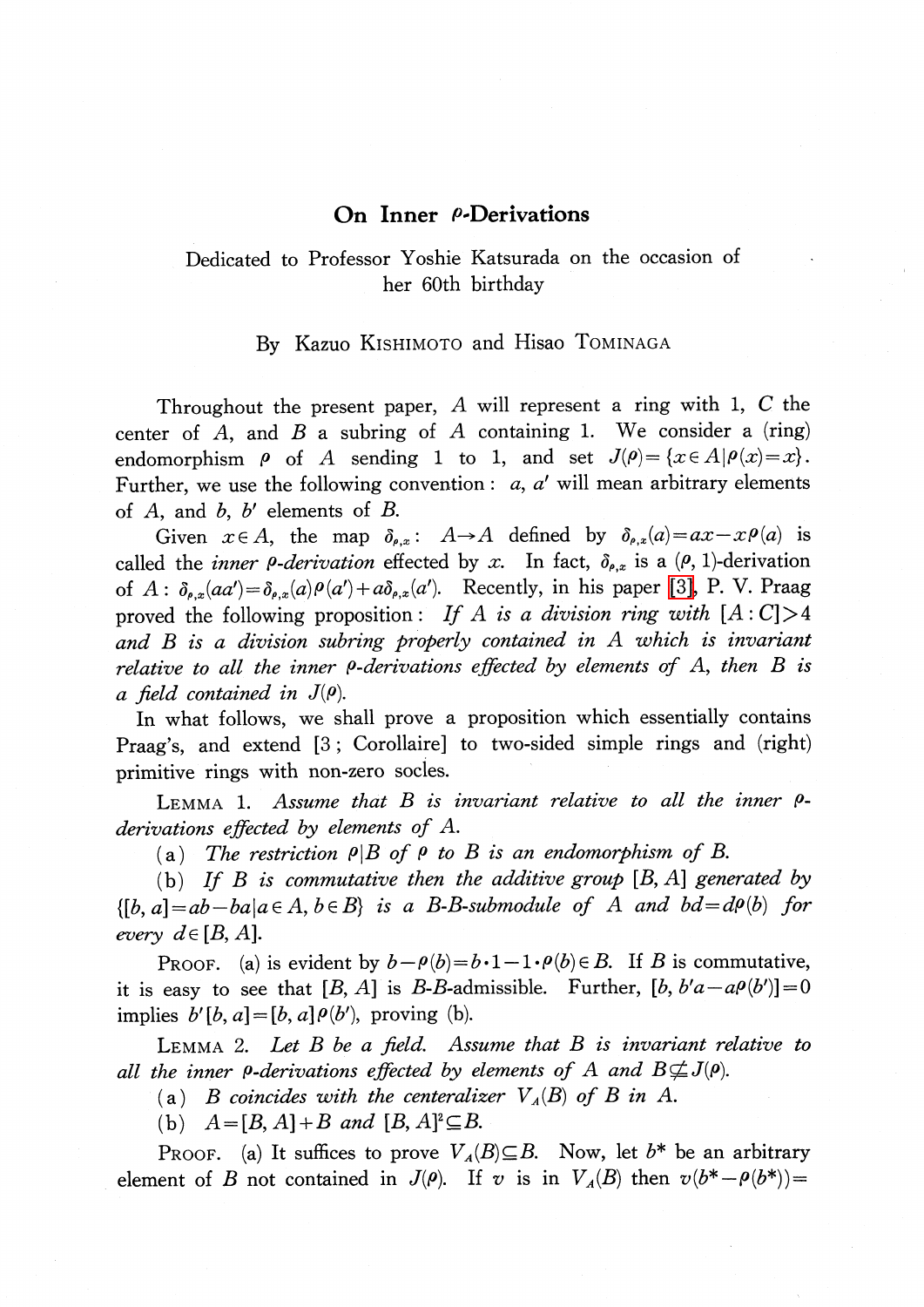$b^{*}v-v\rho(b^{*})\in B$  and  $b^{*}-\rho(b^{*})$  is a non-zero element of B [\(Lemma](#page-0-0) 1 (a)). Hence,  $v$  is in  $B$ .

(b) There holds  $a=(\rho(b^{*})-b^{*})^{-1}([p(b^{*}), a]-(b^{*}a-a\rho(b^{*}))\in[B, A]+B$  by [Lemma](#page-0-0) 1 (b). Further, if d, d' are in [B, A] then  $(dd')(\rho^{2}(b^{*})-\rho(b^{*}))=b^{*}$  $(dd')-(dd')\rho(b^{*})\in B$  [\(Lemma](#page-0-0) 1 (b)). Since  $\rho^{2}(b^{*})-\rho(b^{*})\neq 0$ , we obtain  $dd'\in B$ .

<span id="page-1-2"></span>PROPOSITION 1. Assume that  $B$  is a proper subfield of  $A$  which is invariant relative to all the inner  $\rho$ -derivations effected by elements of A. If  $B\neq{J(\rho)}$  and A is a prime ring then A is a simple ring with  $[A:C]=4$ .

PROOF. Since  $A=[B, A]+B$  by [Lemma](#page-0-1) 2 (b),  $[B, A]^{2}\neq 0$ . In fact,  $[B, A]^{2}=0$  implies a contradition that  $[B, A]$  is a non-zero nlipotent ideal of A. Now, let u, u' be elements of [B, A] with  $uu'\neq 0$ . Then, uu' is a unit of B by [Lemma](#page-0-1) 2 (b) and  $u'u$  is also in B and non-zero by  $(uu')^{2}\neq 0$ . We see therefore that u is a unit. Since  $bu=u\rho(b)$  by [Lemma](#page-0-0) 1 (b), we obtain  $b([b', a]u^{-1})=[b', a]\rho(b)u^{-1}=[b', a](u^{-1}bu)u^{-1}=([b', a]u^{-1})b$ . Hence,  $[b', a]u^{-1}\in V_{A}(B)=B$  [\(Lemma](#page-0-1) 2 (a)), namely,  $[B, A]=Bu$ . We have seen therefore  $[A : B]_{L}=2$ . Combining this with  $B=V_{A}(B)$ , we readily obtain  $[A : C] = 4.$  (Cf. for instance [5; Proposition 7.1].)

<span id="page-1-1"></span>LEMMA 3. Assume that  $B$  is a proper subring of  $A$  which is invariant relative to all the inner  $\rho$ -derivations effected by elements of A.

(a) If B is two-sided simple then B is a field.

(b) If A is a (right) primitive ring with non-zero socle S, B a completely primitive ring (with non-zero socle T), and  $\rho$  a monomorphism, then  $B$  is a field.

PROOF. (a) Since  $b(b'a-a\rho(b))\in B$  and  $b'(ba)-(ba)\rho(b')\in B$ , we readily obtain  $[b, b']$   $a \in B$ . If  $[B, B] \neq 0$  then  $B[B, B]B=B$ , and hence  $A=BA=$  $(B[B, B]B)A\subseteq B$ . This contradiction shows that B is a field.

(b) By  $[1;$  Theorem IV. 15.1, T can not be equal to S. As in (a), we obtain  $B\supseteq[B, B]A\cup A\rho([B, B])$ . If  $[B, B]\neq 0$  then  $\rho([B, B]\neq 0$ . Noting here that the non-zero ideals  $B[B, B]B$  and  $B\rho([B, B])B$  contains T, we readily obtain  $B\!\supseteq\! TA$  and  $B\!\supseteq\! AT$ . Accordingly,  $T\!\subseteq\! TA\!=\!TTA\!\subseteq\! T$  and  $T\subseteq AT\subseteq ATT\subseteq T$ , namely,  $AT=T=TA$ . Hence, the ideal T of A contains  $S$  and  $ST$  is a non-zero ideal of  $B$ , which implies a contradiction  $S=T$ .

<span id="page-1-0"></span>LEMMA 4. If A is a simple ring with  $[A: C] = 4$  and B is a field with  $B=V_{A}(B)$ , then there exists a unique automorphism  $\rho_{B}$  of B such that  $ba-aP_B(b)\in B$ , and then there exists an (inner) automorphism  $\rho'$  of A such that  $B$  is invariant relative to all the inner  $\rho'$ -derivations effected by elements of A.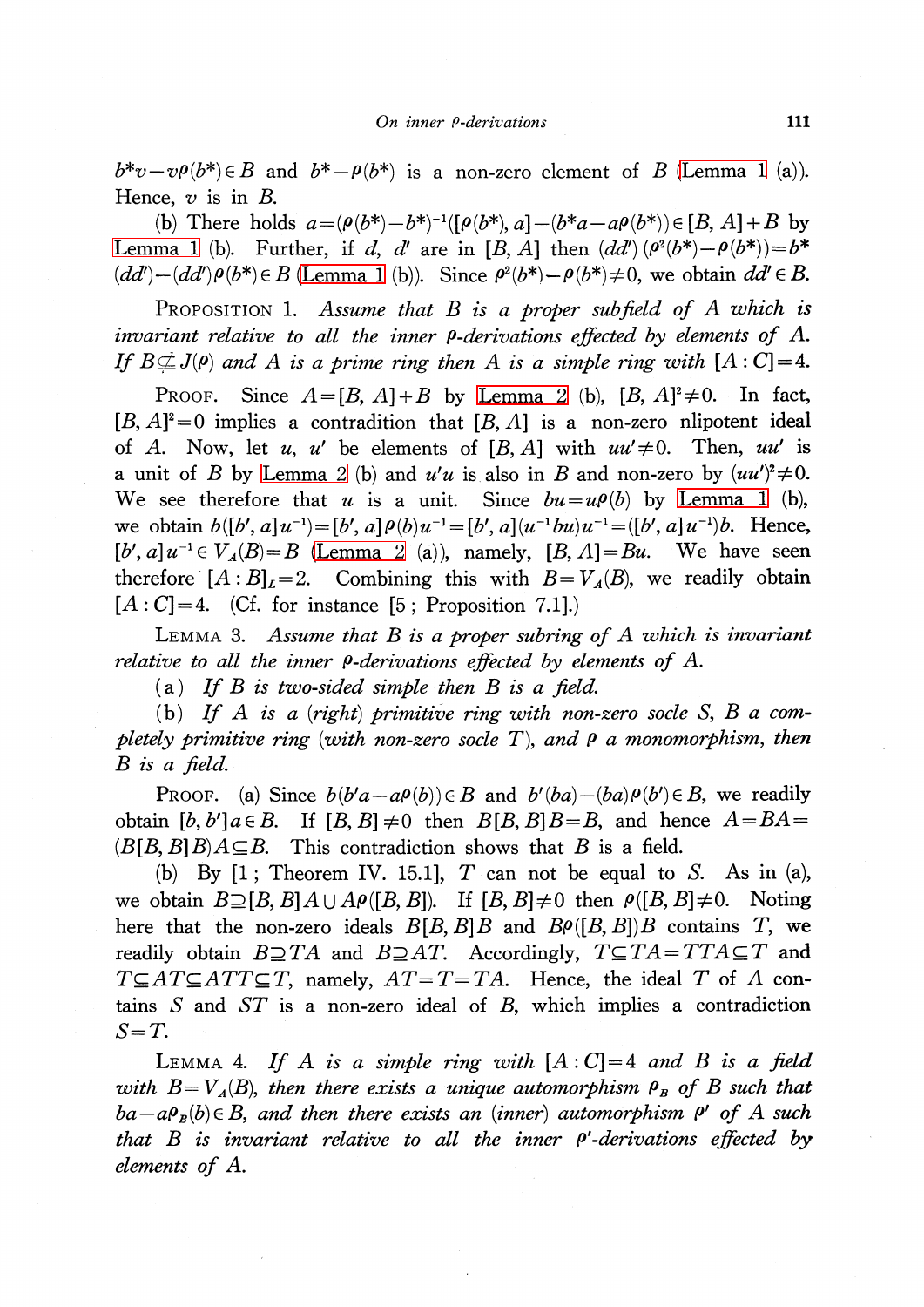PROOF. Let x be an arbitrary element of A not contained in B. Then, x, 1 form a right free B-basis of A, and we obtain a map  $\rho_{B}$ : B $\rightarrow$ B such that  $(bx-x\rho_{B}(b)\in B$  and hence)  $ba-a\rho_{B}(b)\in B$ . To be easily seen,  $\rho_{B}$  is a C-automorphism of B and uniquely determined. Now, it is well-known that  $\rho_{B}$  can be extended to an inner automorphism  $\rho'$  of A. (Cf. for instance [5 ; Theorem 7.2].)

THEOREM 1. Let  $A$  and  $B$  be two-sided simple. Then,  $B$  is invariant relative to all the inner  $\rho$ -derivations effected by elements of  $A$  if and only if one of the following conditions is satisfied:

- $(1)$   $B=A$ .
- $(2)$   $B\subseteq J(\rho)\cap C$ .
- (3)  $[A: C]=4$ ,  $B=V_{A}(B)$ , and  $\rho|B=\rho_{B}$  (see Lemma 4).

THEOREM 2. Let A be a primitive ring with non-zero socle, B a completely primitive ring, and  $\rho$  a monomorphism. Then, B is invariant relative to all the inner  $\rho$ -derivations effected by elements of A if and only if one of the following conditions is satisfied:

- $(1)$   $B = A$ .
- $(2)$   $B\subseteq J(\rho)\cap C$ .
- (3) A is a simple ring with  $[A:C]=4$ ,  $B=V_{A}(B)$ , and  $\rho|B=\rho_{B}$ .

PROOF OF THEOREMS 1 and 2. By the validity of [Lemma](#page-1-0) 4, it remains only to prove the only if part. We may assume here that  $B$  is a proper subring of A. In any rate, B is a field by [Lemma](#page-1-1) 3. If  $B \not\subset J(\rho)$  then it is the case (3) by [Proposition](#page-1-2) <sup>1</sup> and [Lemma](#page-1-0) 4. On the other hand, if  $B\subseteq J(\rho)$  then B is invariant relative to all the inner derivations effected by elements of A. In case B is not of characteristic 2,  $B \subseteq C$  by [5; Proposition 8.10 (b)] and  $[2; Corollary 1 (1')]$ . In what follows, we may assume therefore that B is of characteristic 2 and  $B \not\subseteq C$ . Then,  $[b, [b, a]] = 0$ implies  $b^{2} \in C$ , in particular,  $[b, a]^{2} \in C$ . Hence, A is a simple ring with  $[A: C]=4$  by  $[4;$  Theorem 2]. Choosing here  $b_{0}\in B$  and  $a_{0}\in A$  with  $[b_{0}, a_{0}]\neq 0,$  there holds  $1=[b_{0}, a_{0}]^{-1}[b_{0}, a_{0}]=[b_{0}, [b_{0}, a_{0}]^{-1}a_{0}].$  Accordingly, for every  $c\in C$  we have  $c=[b_{0}, c[b_{0}, a_{0}]^{-1}a_{0}]\in B$ , which means  $C{\subsetneqq}B$ . Consequently,  $B=V_{A}(B)$  and it is the case (3).

> Departments of Mathematics, Shinshu University Okayama University

## References

[1] N. JACOBSON: Structure of Rings, Amer. Math Soc. Colloq. PubL, 37, 1956.